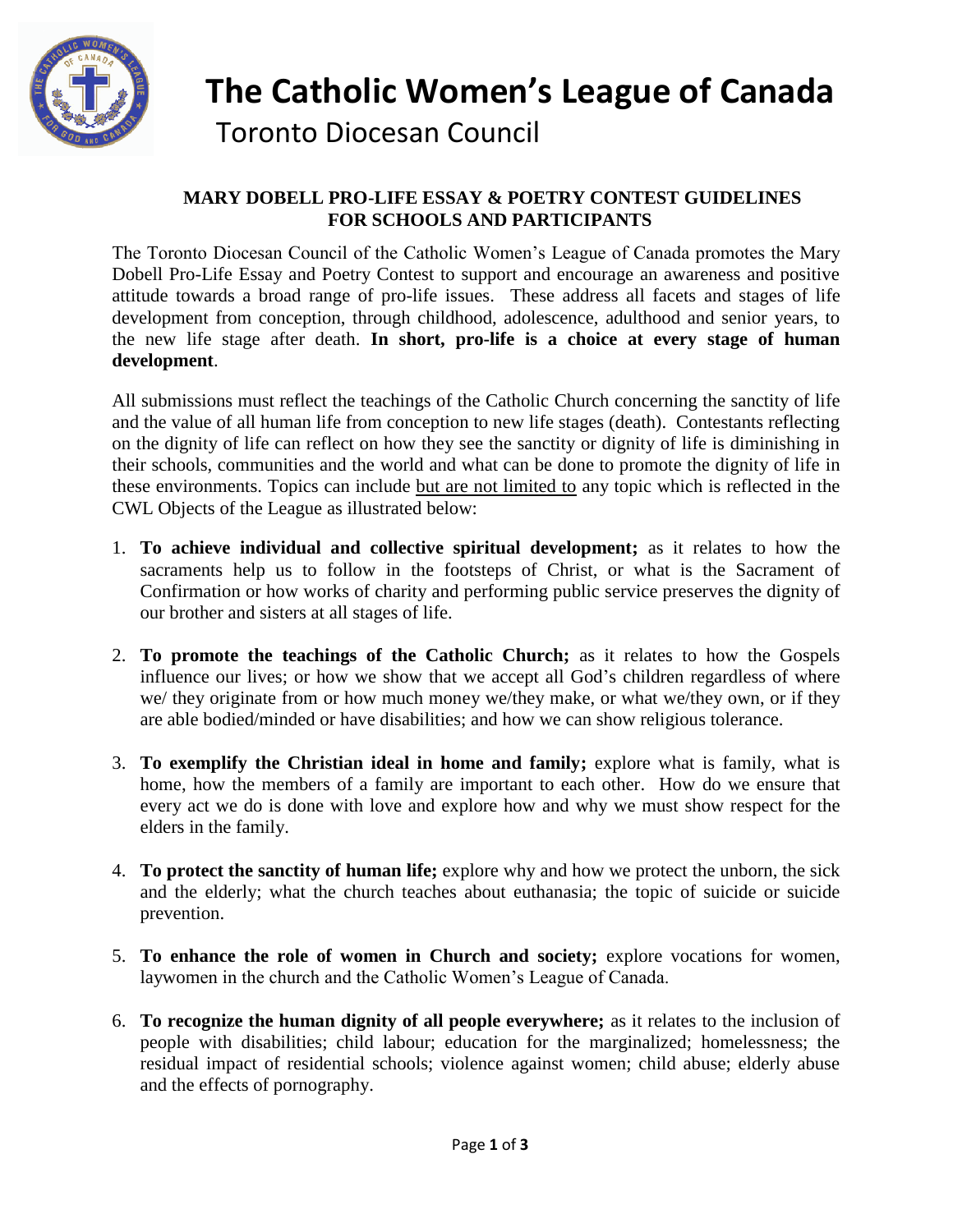# **MARY DOBELL PRO-LIFE ESSAY & POETRY CONTEST GUIDELINES FOR SCHOOLS AND PARTICIPANTS**

- 7. **To uphold and defend Christian education and values in the modern world;** as it relates to evangelization; the role of the church in society; the right to publicly supported Catholic education in Ontario and the role of the Diocese in Catholic education.
- 8. **To contribute to the understanding and growth of religious freedom, social justice, peace and harmony;** consider that caring for the environment is also a right for life; it is our responsibility to care for the developing world and it is important to think as a global citizen.

# **CONTEST ELIGIBILITY**

The contest is intended to be promoted in the Family Life and Religious Education Program in the schools and is supported by the CWL at the Parish Level and includes the following categories:

## **Intermediate Level – Open to Grades 7, 8 and 9 students:**

- **Essay:** Minimum 250 words Maximum 500 words
- **Poetry:** Minimum 16 lines Maximum 32 Lines

## **Senior Level – Open to Grades 10, 11 and 12 students:**

**Essay:** Minimum 500 words Maximum 800 words

**Poetry:** Minimum 16 lines Maximum 32 Lines

Research sources are to be listed at the end of your essay submission. The word count **must** be indicated at the end of the essay and line count at the end of the poem.

#### **Penalty Point Calculations when under or over the above Minimum or Maximum Counts: Essay word count:**

- $\triangleright$  no penalties for up to 10 words under or over
- $\geq 1$  point deducted for 11 to 50 words under or over
- $\geq 2$  points deducted for 51-100 words under or over
- $\geq 3$  points deducted for over 100 words under or over

## **Poetry line count:**

- $\geq 1$  point deducted for 1 to 3 lines under or over
- $\geq 2$  points deducted for 5 to 9 lines under or over
- $\geq 3$  points deducted for 10 lines or more under or over